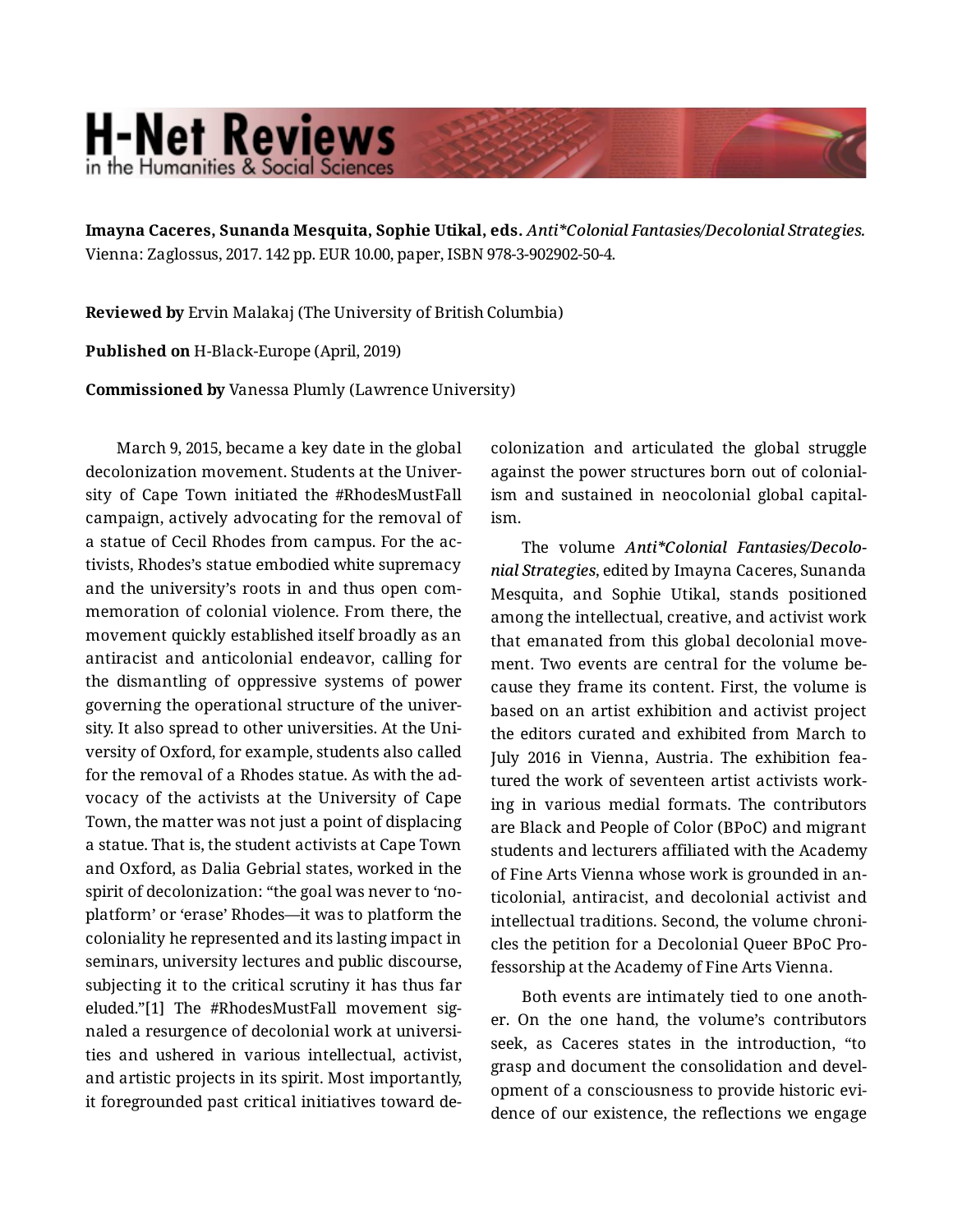in, and our engagement from the margins" (p. 12). In this regard, the contributors follow a mode of knowledge production centered on the personal experiences of BPoC and migrant artist activists whom the curators asked to produce or submit work for the exhibition, which explicitly grapples with the question of how they experience life in Austria, a country that "did not have colonies in Africa, Asia or Latin America—though it certainly tried—[but one that] still profited from colonial‐ ism as a European global structure, and was active in co-producing racist and colonial knowledge in ways that still have an impact on everyday life" (p. 12). On the other hand, the documentation of the petition for the professorship seeks to articulate an attempt to extend, formalize, and institutionalize the type of knowledge production the contributors to the volume espoused and performed. An excerpt from the text framing the petition reads, "We want and need a professor who knows the impact of colonialism in their body, who relates to a sound critique of racial injustice, and who discusses race not only as a critical issue, but as a body-based ex‐ perience that has consequences for racialized sub‐ jects on a daily basis" (p. 27). The perspectives, commentary, and critique captured in the volume demonstrate how, when focalized through the lived experience of BPoC and migrant artist ac‐ tivists seeking to legitimize and produce their work in Vienna, the Viennese artistic industries and in‐ tellectual circles—which are predominantly white —are inadequately positioned to help advance de‐ colonial work. For the editors of the volume and its contributors, creating work and advocating for the institutionalization of the type of labor they are undertaking in the form of a professorship are two approaches that have to take place simultane‐ ously in order to secure the future for antiracist, anticolonial, and decolonial work in Austria.

One example, which exemplifies the tension between artists and the institution outlined above, is the installation "Musiq'/Breath of the Spirit" by the Guatamalan artist activist Sandra Monterroso. Monterroso describes her project as follows: "I am in a Maya Q'eqchi' dress walking around a space full of school desks. The word Musiq' in Maya Q'eqchi' language menas 'breath of the spirit,' and I am breathing into a brown paper bag with the words clearly printed on it: 'Racism is a colonial wound that can be healed'" (p. 62). At the core, Monterroso stages a juxtaposition between two forces. On the one hand, she holds tight to indige‐ nous tradition and knowledge production through her clothing choice and by her blowing into the bag, an action that foregrounds the restorative power of indigenous spirituality. On the other, she is surrounded by and traverses a space ornament‐ ed with objects metonymically representing set‐ tler-colonial knowledge evocative of the epistemi‐ cide European colonizers committed against in‐ digenous peoples throughout the world. As Monter‐ roso continues to describe her project, she begins her commentary about the resistance she has faced working in the Academy of Fine Arts Vienna: "I have encountered problems, because the teach‐ ers said racism is not a disease that can be cured. My argument is that it is a colonial wound that cannot be cured with Western medicine, but with other forms of healing such as art, Mayan and oth‐ er rituals. This colonial wound can be healed" (p. 62). By creating a venue for Monterroso and by giving her a chance to articulate the resistance she faced advancing her ideas, the volume helps per‐ form two major functions: it articulates the vio‐ lence of whiteness against non-Western systems of knowledge production and healing, while it simul‐ taneously forms a site of resistance against Euro‐ centric modes of thinking, feeling, and being.

In addition, the volume chronicles previous similar initiatives and artist collectives in Austria and is thus a great resource for those hoping to learn about the longer history of decolonial and antiracist work in the country. Overall, *Anti\*Colonial Fantasies/Decolonial Strategies* is an exceptional artistic, activist, and academic text. It successfully provides readers with insight into the intellectual and interpersonal experiences of those involved in the project and is an exciting addition

2